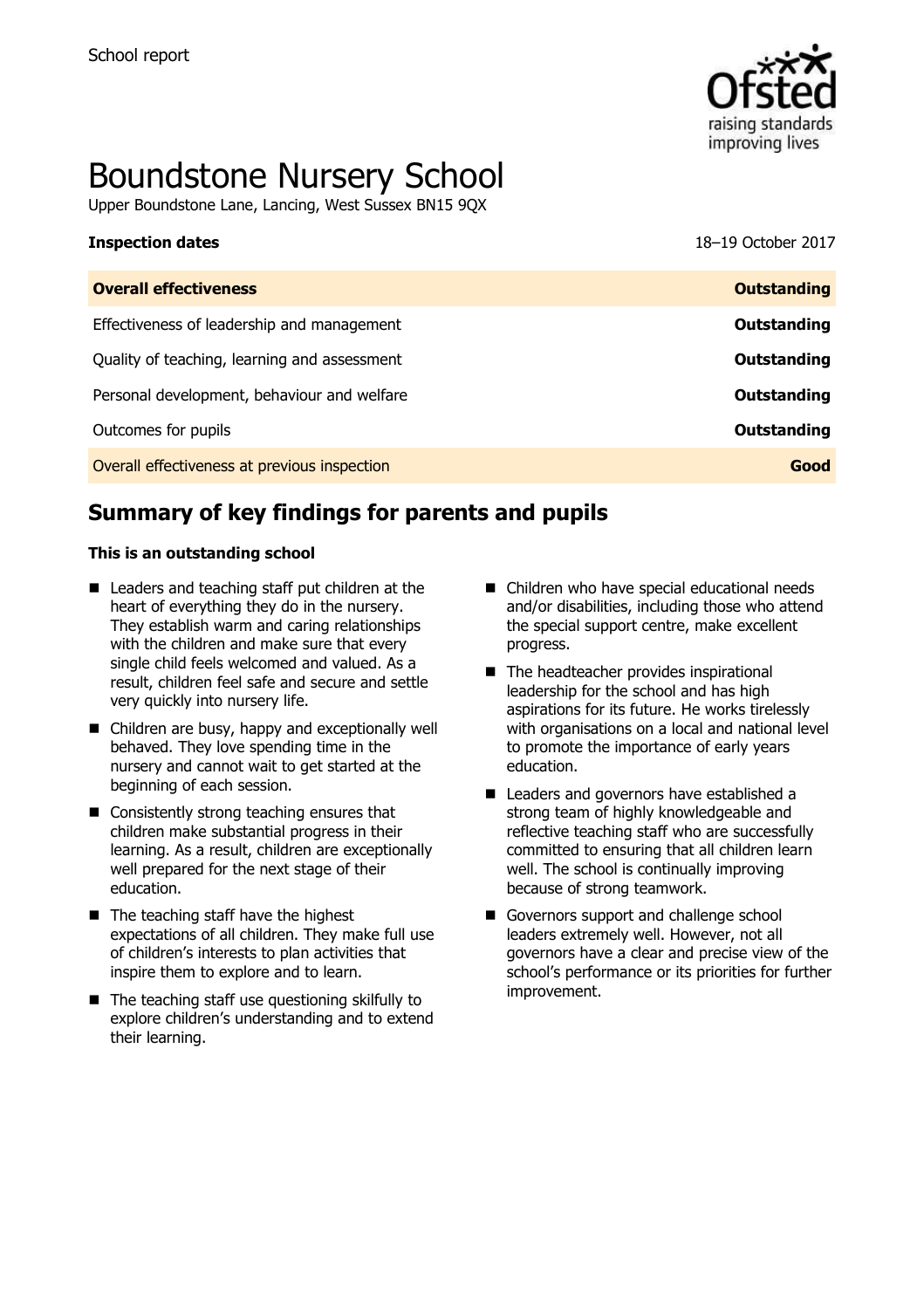

# **Full report**

## **What does the school need to do to improve further?**

Strengthen the role played by the governing body even further by making sure that all governors have a clear and precise view of the school's performance and of school improvement priorities.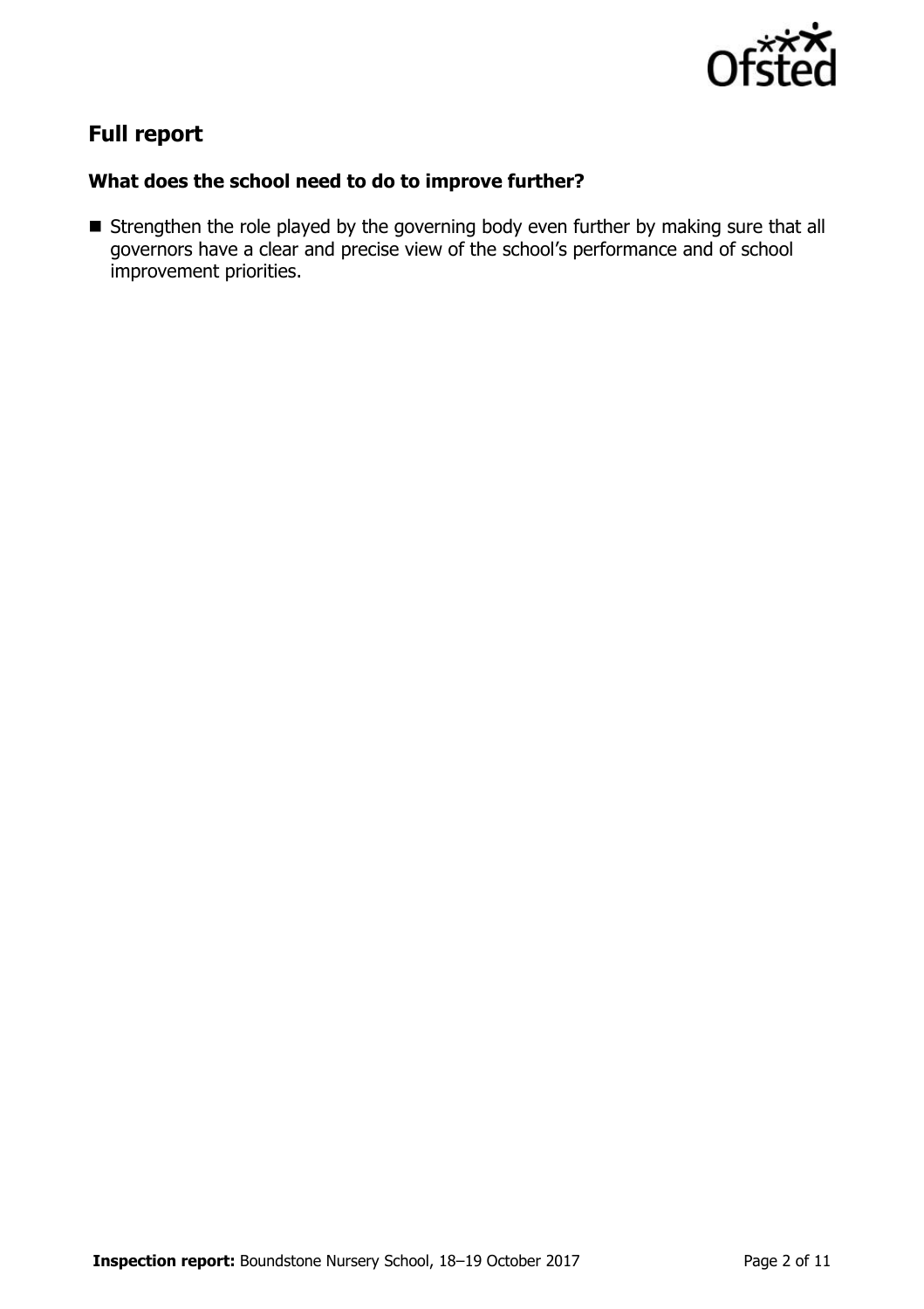

# **Inspection judgements**

### **Effectiveness of leadership and management Constanding**

- The headteacher is extremely knowledgeable about children's learning and development, and is passionate about the importance of early years education. His commitment and expertise underpin the nursery's positive atmosphere and its success.
- The headteacher has developed a highly effective leadership team. He and his team lead by example. Together, they have developed a deeply embedded culture of high expectations, respect for individuals and enthusiasm for learning.
- Leaders combine the highest expectations of children's learning with a deep understanding of their individual needs. They have worked extremely well with the staff team since the previous inspection, so that the school has gone from strength to strength. High-quality teaching ensures that children learn exceptionally well and are very well prepared for the next stage of their education.
- The teacher in charge of the special support centre leads her team with skill and creativity. Extremely effective teaching and close attention to individual children's needs ensure that those children who attend the centre make the same substantial progress as other children in the nursery.
- Leaders make every penny of pupil premium funding count. They make good use of the wealth of expertise within the nursery staff, as well as consulting other professionals and agencies. As a result, disadvantaged children are very well supported and make strong progress.
- The inclusion leader works closely and very effectively with parents, schools and other agencies. This ensures that children settle quickly when they join the nursery at the start of the year. She makes sure that all children are equally well prepared for the move to the next stage of their education when they leave the nursery. Leaders use extra funding for children who have special educational needs and/or disabilities very effectively.
- Reports about children's progress and development, including those completed for children who have special educational needs and/or disabilities, reflect the wealth of experience and wisdom in the nursery team. They are exceptionally high quality and give teachers and parents specific, practical targets to support children's learning.
- **Parents are very pleased with the way their children settle into the nursery. They are** impressed by the progress their children have already made this year.
- Leaders and teachers constantly review the nursery's work and make adjustments according to children's needs. The school's involvement in projects locally and nationally enables leaders to share strong practice and to reflect on and refine the quality of the school's work.
- Leaders and teaching staff ensure that children learn extremely well across all areas of the early years curriculum. They provide a wide range of stimulating experiences which help children to develop personally and academically.
- The curriculum makes a strong contribution to children's spiritual, moral, social and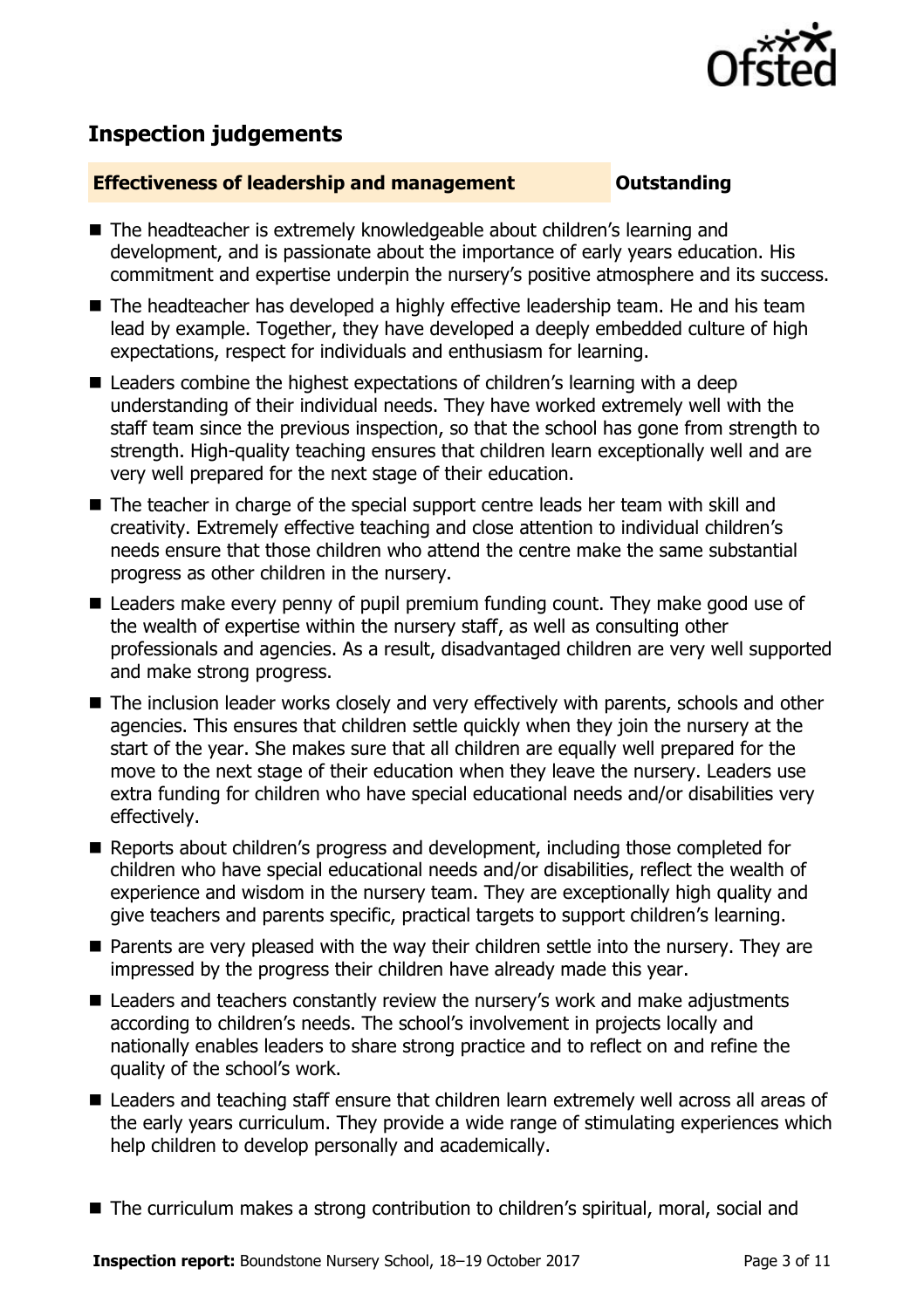

cultural development. For example, teachers regularly plan activities which feed children's curiosity about the world, providing many opportunities for children to discover, explore and appreciate their environment.

■ The school is a welcoming and inclusive community. The teaching staff promote British values effectively throughout the nursery. For example, they help children make friends and encourage them to be kind to each other.

### **Governance of the school**

- Governors share the headteacher's commitment to providing the best quality education for children. They provide strong support and challenge for the nursery's leaders.
- Governors make good use of a wide range of information, including the headteacher's reports, to check that improvements in the nursery are on track. Their visits to the nursery give them a first-hand view of how developments are making a difference to children's learning.
- Governors recognise the significant developments made to the nursery's work since the previous inspection. They are understandably proud of the impact these improvements have had on children's learning. However, they are not always clear about how well different groups of children are learning, or about priorities for improvement in the nursery. This means that the support and challenge they provide for the leadership team are not always as precise as they could be.

### **Safeguarding**

- $\blacksquare$  The arrangements for safeguarding are effective.
- The nursery's strong community atmosphere ensures that adults know the children very well and are alert to their needs. All members of staff play their part in the smooth, orderly running of the nursery. Well-established routines and caring relationships ensure that children feel secure.
- Leaders take children's safety very seriously. They make sure that staff and governors know what to do if they have any concerns about a child's welfare and do not hesitate to follow up any queries about children's safety. Leaders work closely and constructively with parents, as well as with agencies such as local authority children's services, to make sure that children are safe.
- The teaching staff weave safety messages into their everyday practice so that children learn how to behave safely and sensibly. For example, adults show children how to use scissors safely during craft activities and give them regular, gentle reminders about the importance of washing their hands before eating snacks.
- Leaders have established robust safeguarding procedures. For example, they and the site manager complete regular and rigorous safety checks and ensure that the nursery is well maintained, carefully supervised and safe.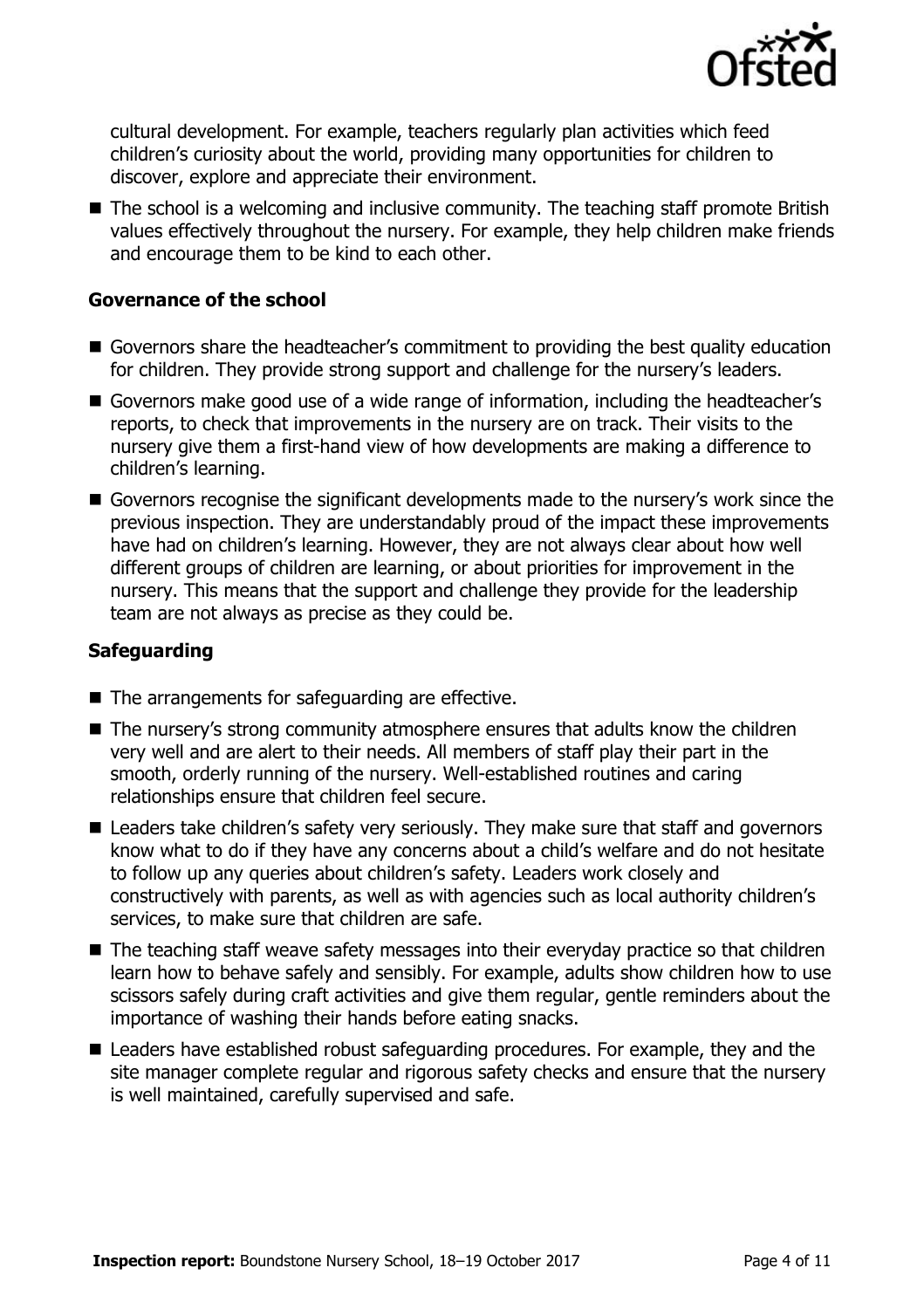

### **Quality of teaching, learning and assessment Outstanding**

- The teaching staff are experts in early years teaching. They work exceptionally well together to support children's learning and development. Regular discussions about children's progress ensure that all members of the teaching staff have a thorough understanding of individual children's needs and know precisely how to support them in their learning.
- $\blacksquare$  The teaching staff make sure that learning is stimulating, fun and challenging. They make full use of every opportunity to develop children's learning, planning activities in direct response to children's interests and needs. For example, they encourage children to join in with the countdown at the end of each session, showing them how to use their fingers to help them to count backwards from five to zero.
- Adults establish clear routines and expectations which contribute to children's excellent behaviour. For example, adults use the same 'traffic light' signals throughout the nursery to indicate that the end of a session is approaching so that children know that they need to finish their games and help tidy up.
- Teaching staff weave opportunities for children to talk and to develop language skills throughout the wide range of activities provided in the nursery. For example, a teacher's discussion with children who were playing with sand during the inspection enabled them to use and compare terms such as 'light' and 'heavy' in a meaningful way.
- Adults teach early reading and writing skills, including phonics (letters and the sounds they represent), very effectively. They make excellent use of a wide range of goodquality books and writing materials to capture and develop children's interest in reading and writing.
- The extensive outdoor area provides children with lots of space to be creative and active. For example, during the inspection several children in the outdoor area enjoyed kicking a football to each other with increasing accuracy. They cooperated very well together, discussing where each of them should stand and spontaneously devising their own challenges to make their game even more interesting.
- Teachers in the special support centre are an integral part of the teaching team and, like their children, participate fully in all aspects of the nursery. They happily share their expertise with colleagues so that all children benefit from their specialist knowledge.

### **Personal development, behaviour and welfare <b>COUTS** Outstanding

### **Personal development and welfare**

- The school's work to promote pupils' personal development and welfare is outstanding.
- Children are happy, busy and active learners. They are eager to get started when they arrive at the start of each session and promptly join in with the wide range of appealing activities. The teaching staff provide lots of warm reassurance for those children who are a little unsure, so that any anxieties are soon forgotten.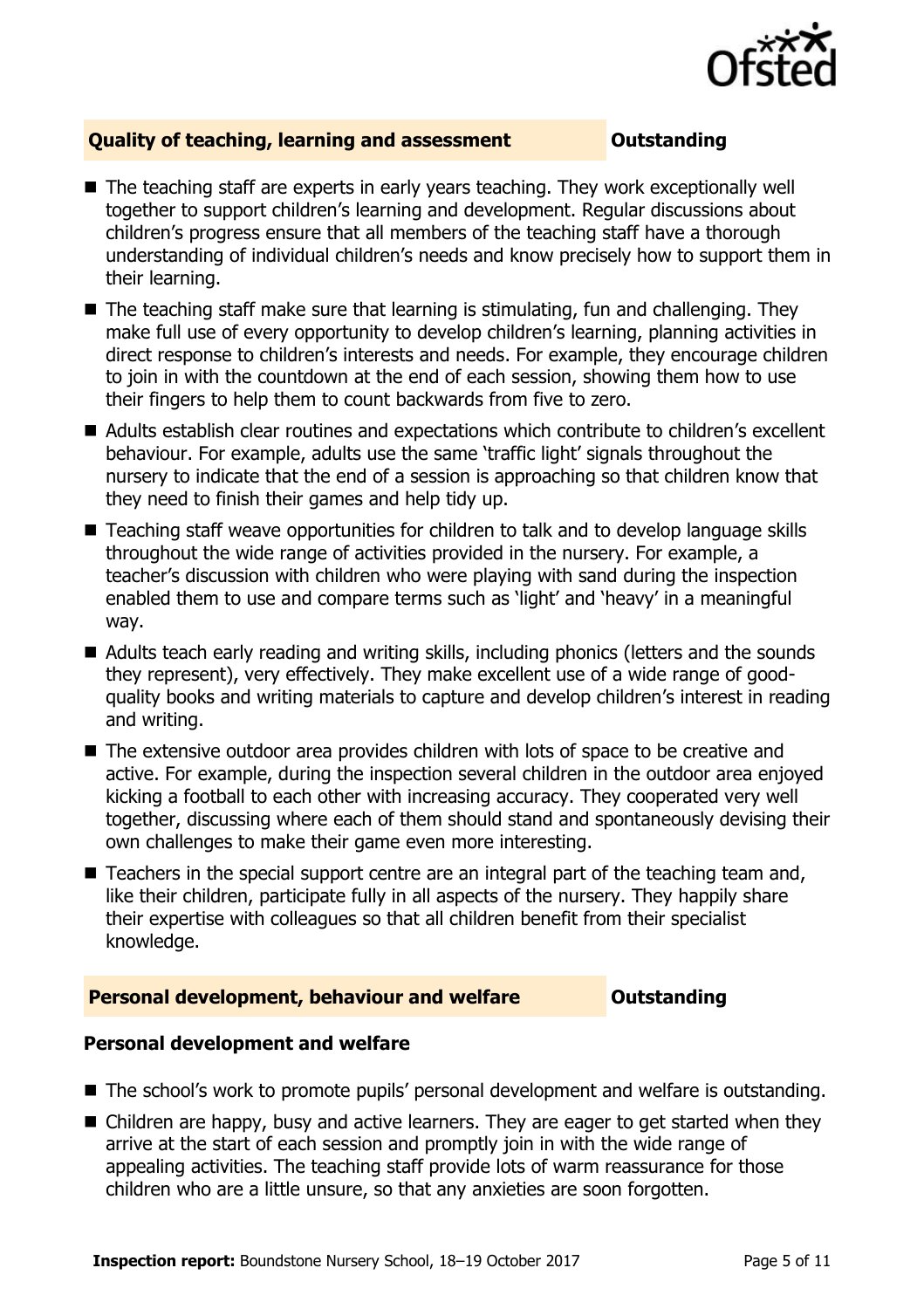

- Children rapidly grow in confidence because they feel secure and valued. They proudly show teaching staff their work, knowing that adults will praise and encourage their achievements.
- Children are comfortable about speaking to adults about their ideas, experiences and feelings, and listen carefully to what their teachers say. Adults respond sensitively when children are upset. Parents are understandably confident that their children are in safe hands.
- Children who attend the breakfast club enjoy playing and eating breakfast with their friends. Adults effectively encourage good table manners and children respond enthusiastically.

### **Behaviour**

- The behaviour of pupils is outstanding.
- All teaching staff know the children and their needs extremely well. They share responsibility for children's behaviour and learning and follow the school's behaviour policy consistently. As a result, children are clear about how they are expected to behave and are very keen to do well.
- Strong relationships and a wide range of appealing activities ensure that children quickly settle at the start of each session. Adults are quick to praise children for behaving well and for being kind to each other. They give children gentle reminders about how to behave in the very few cases of misbehaviour.
- Children are exceptionally well prepared with the personal and social skills needed to achieve well in the next stage of their education.

### **Outcomes for pupils Outstanding**

- Children learn extremely well during their time in the nursery. The nursery's positive, upbeat atmosphere, combined with highly effective teaching, ensures that all groups of children make substantial progress in all areas of learning, including those who attend the special support centre.
- The children are inquisitive and curious about the world and participate eagerly in learning. Adults nurture children's interests, helping children to develop the skills needed to explore the world around them safely. For example, the children love to clamber among the branches of 'the climbing tree', while an adult keeps a watchful eye on proceedings and gives the occasional reminder about keeping safe. Activities such as these help children to develop the coordination skills and self-assurance which support their progress in all areas of learning.
- Adults routinely use questioning to encourage all children to share ideas and to think creatively. High-quality questioning regularly challenges and extends children's understanding of the world, including for the most able, so that they make excellent progress. An example of this was seen during the inspection, when skilful teaching helped a group of children to work together. Children made good use of their knowledge of balance and materials to solve the tricky problem of a wobbly bridge.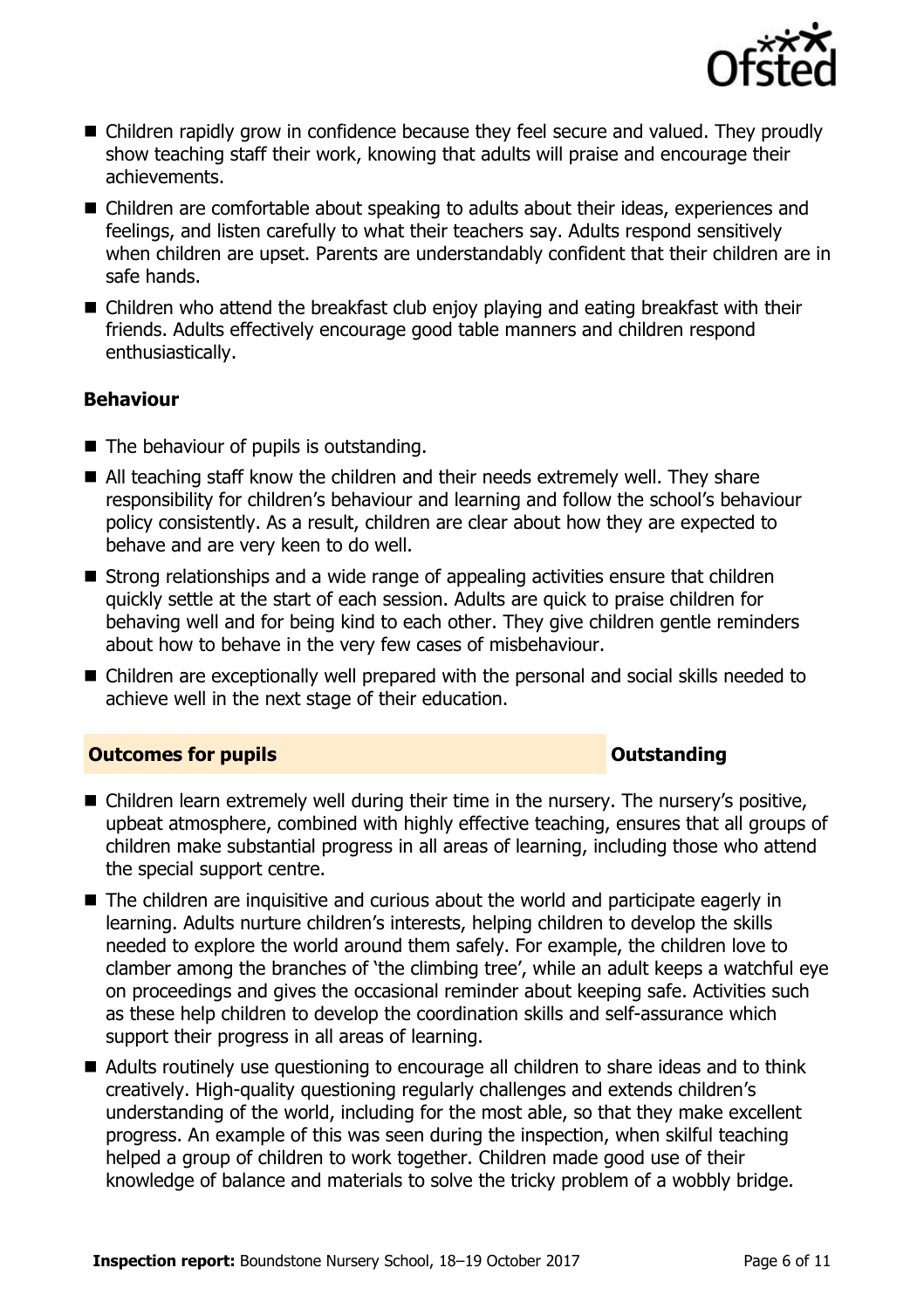

- Adults' high expectations, combined with sensitive support, ensure that children develop personal and social skills very quickly. For example, at this early stage in the school year, children are already confident about pouring their own drinks. They happily spread butter on their toast at the snack table, knowing that adults will help them to sort out any mistakes quietly and without fuss.
- Highly effective teaching and careful use of pupil premium funding ensures that disadvantaged children achieve extremely well. Adults continuously adjust teaching and activities so that learning builds strongly on children's starting points. Consistently high expectations, thought-provoking activities and the skilful use of questioning ensure that the most able disadvantaged children also make outstanding progress.
- Adults give the development of language and speech skills a high priority. The sound of children talking about their ideas and experiences fills the nursery. Children learn how to use a rapidly increasing range of vocabulary as they play, explore and learn. Observations during the inspection give a good flavour of the nursery's day-to-day work to develop children's vocabulary. For example, one group of children used all their senses to describe the look, feel and smell of modelling clay; a second group excitedly described to an adult how fast they were going on their tricycles; and a third group used words such as 'small', 'smallest' and 'smaller' to compare toy bears.
- Children who have special educational needs and/or disabilities make excellent progress. Strong teamwork between teaching staff and speech and language therapists ensure that those children who attend the special support centre make the same substantial progress as their classmates.
- Children of all abilities make strong progress in the development of reading and writing skills. They love books and their recent letters to a fairy looking for a home are full of character and enthusiasm for the task. The nursery's records of children's progress indicate that teaching over time nurtures and builds on these positive attitudes and starting points very effectively.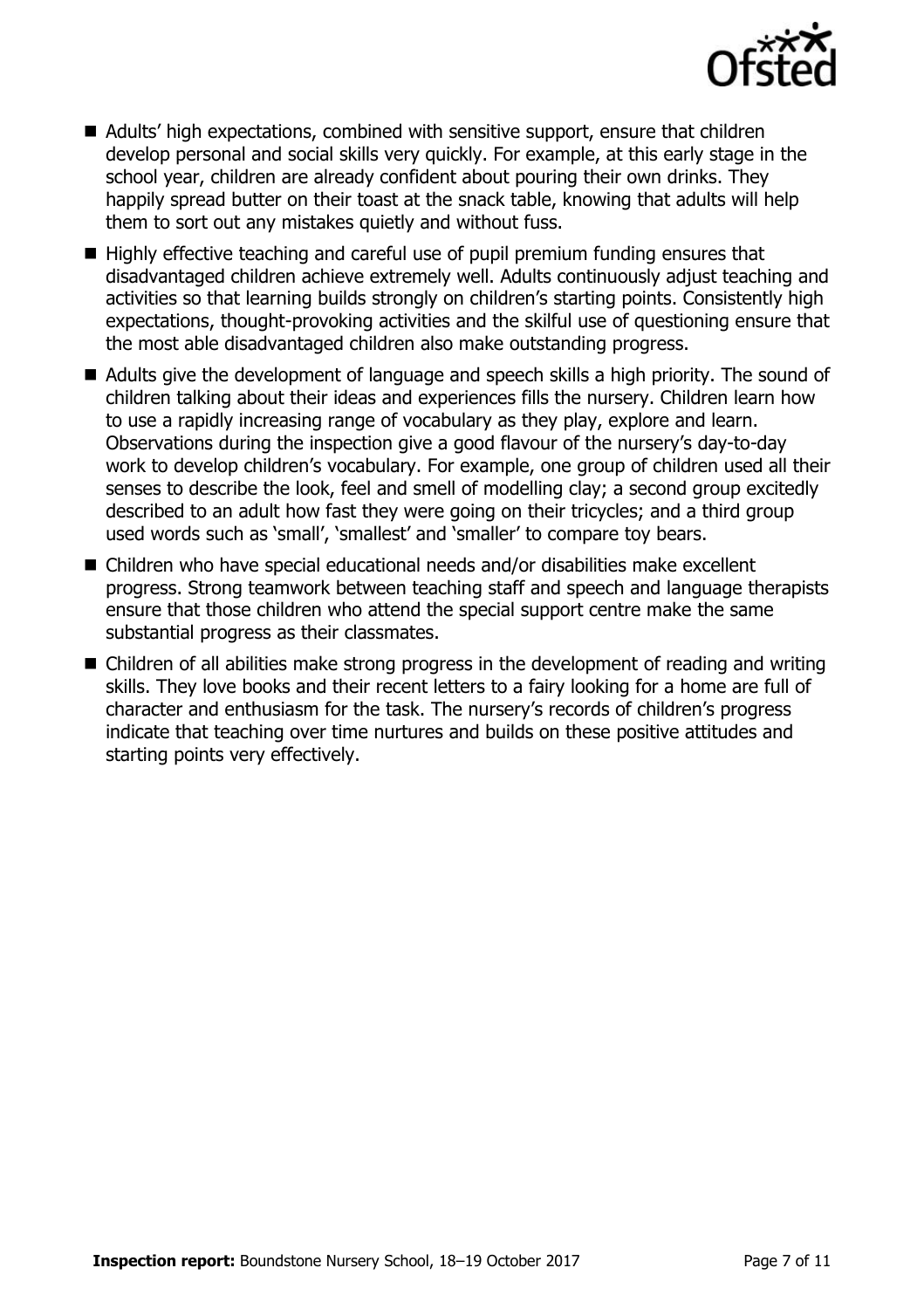

# **School details**

| Unique reference number | 125810             |
|-------------------------|--------------------|
| Local authority         | <b>West Sussex</b> |
| Inspection number       | 10012606           |

This inspection was carried out under section 8 of the Education Act 2005. The inspection was also deemed a section 5 inspection under the same Act.

| Type of school                      | <b>Nursery</b>                  |
|-------------------------------------|---------------------------------|
| School category                     | Maintained                      |
| Age range of pupils                 | $3$ to 5                        |
| <b>Gender of pupils</b>             | Mixed                           |
| Number of pupils on the school roll | 141                             |
| Appropriate authority               | The governing body              |
| Chair                               | Sandie Piper                    |
| <b>Headteacher</b>                  | Jim Brannan                     |
| Telephone number                    | 01903 276860                    |
| Website                             | www.boundstone-lancingcfc.co.uk |
| Email address                       | office@boundstonenursery.co.uk  |
| Date of previous inspection         | 18-19 July 2013                 |

### **Information about this school**

- The school meets requirements on the publication of specified information on its website.
- The school is larger than the average-sized nursery school. It provides 78 places for children attending the morning session and a further 78 places in the afternoon. Children move freely within the nursery areas.
- The nursery school also provides 29 childcare places for zero- to three-year-olds. This provision is managed by the governing body. This part of the nursery was inspected separately in January 2017.
- The school has a special support centre for 16 children who have speech and language needs. Currently, 14 children attend the centre. Children participate fully in activities throughout the nursery, returning to the centre at times for group work and for specialist teaching.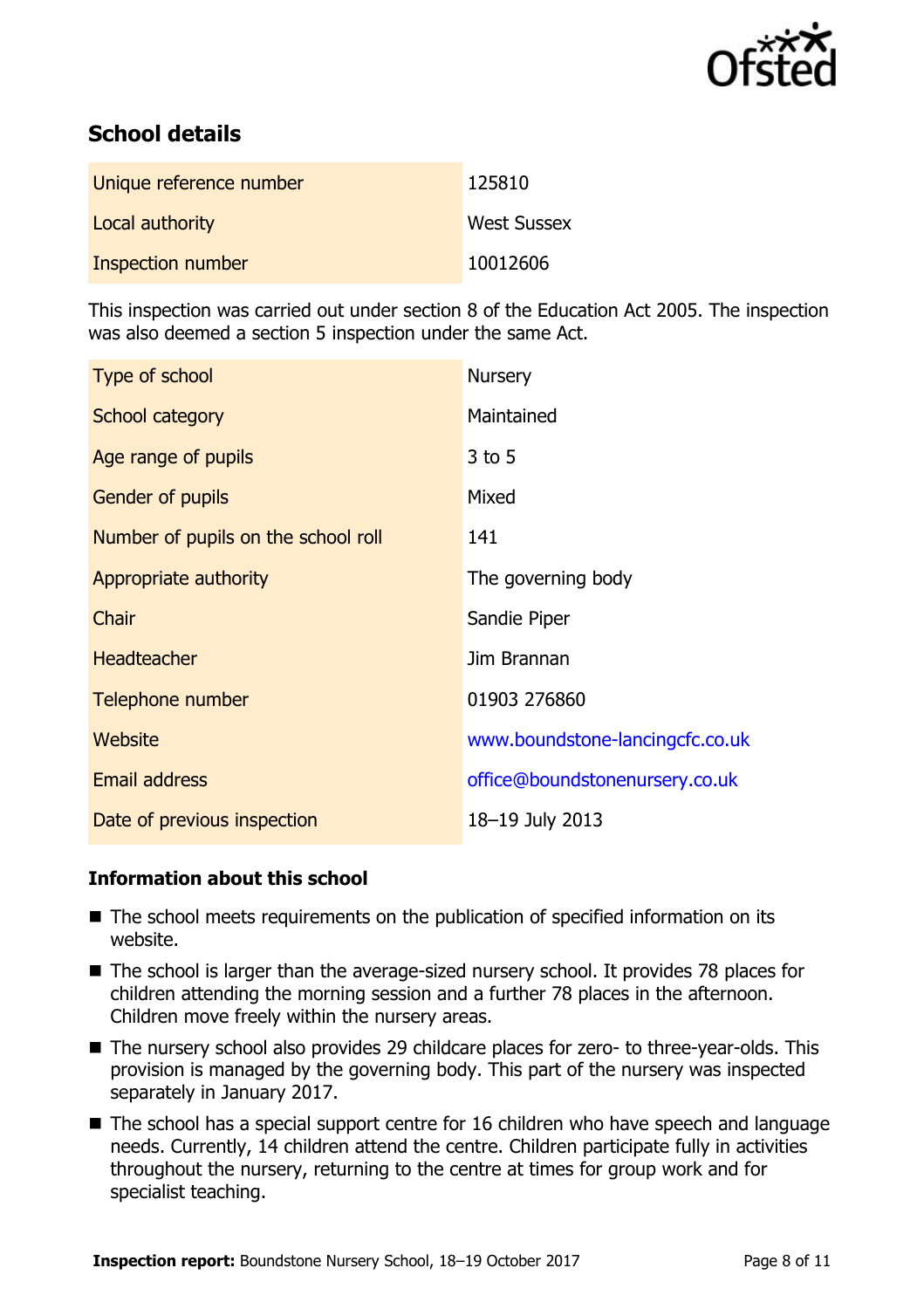

- Almost all children are White British.
- The school runs a breakfast club before the start of the school day.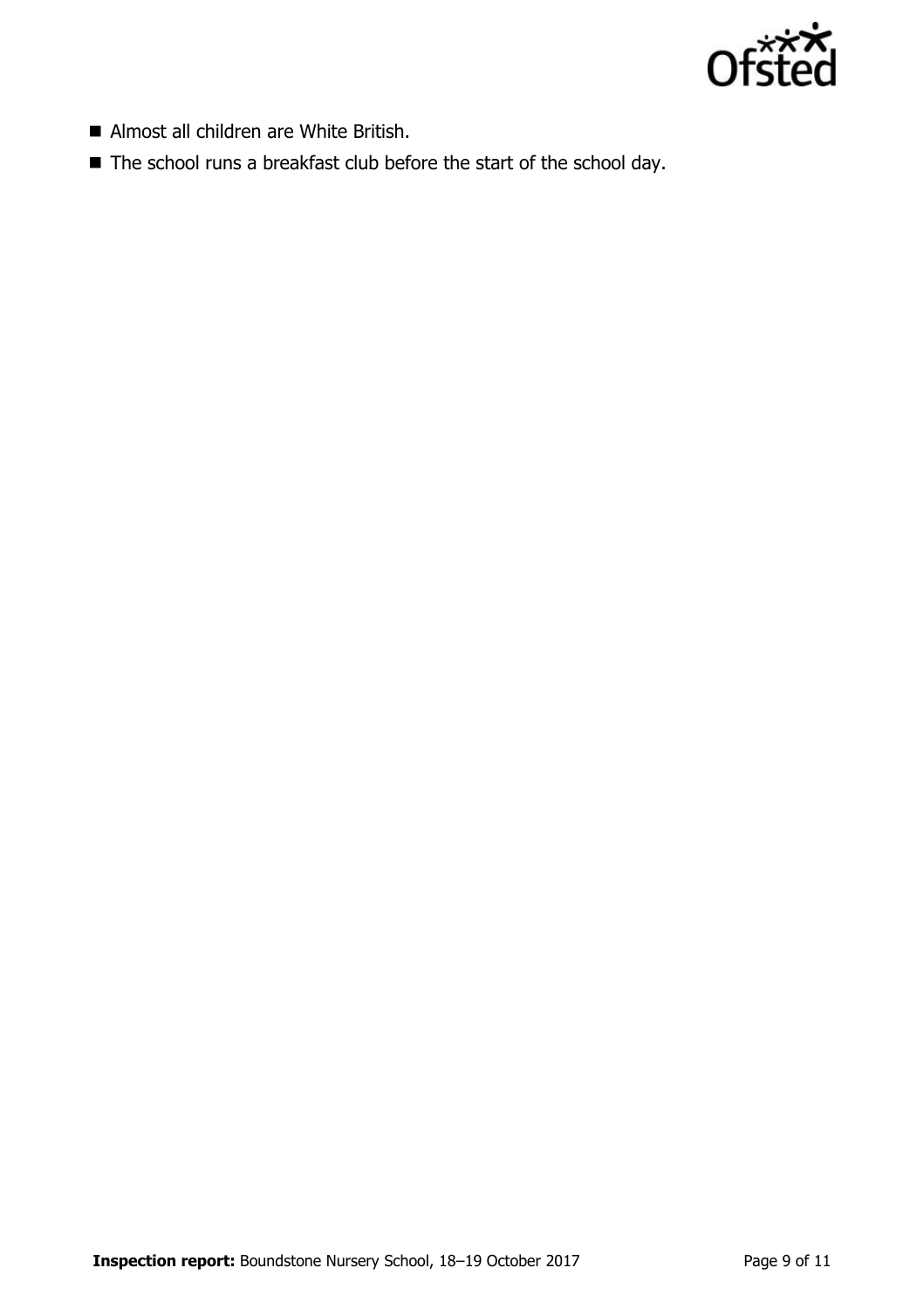

# **Information about this inspection**

- The inspector observed learning throughout the nursery. Most observations were completed jointly with the headteacher and deputy headteacher.
- The inspector held discussions with the headteacher, senior leaders and a local authority representative. She also met with four governors, including the chair of the governing body.
- The inspector considered the views expressed by parents informally during the school day and took account of five staff responses to the online questionnaire.
- The inspector observed the school's work and reviewed a range of documents, including safeguarding policies and the school's improvement plan.
- The inspector considered information about children's progress and looked at a sample of their work.

### **Inspection team**

**Julie Sackett, lead inspector Constanting Ofsted Inspector**